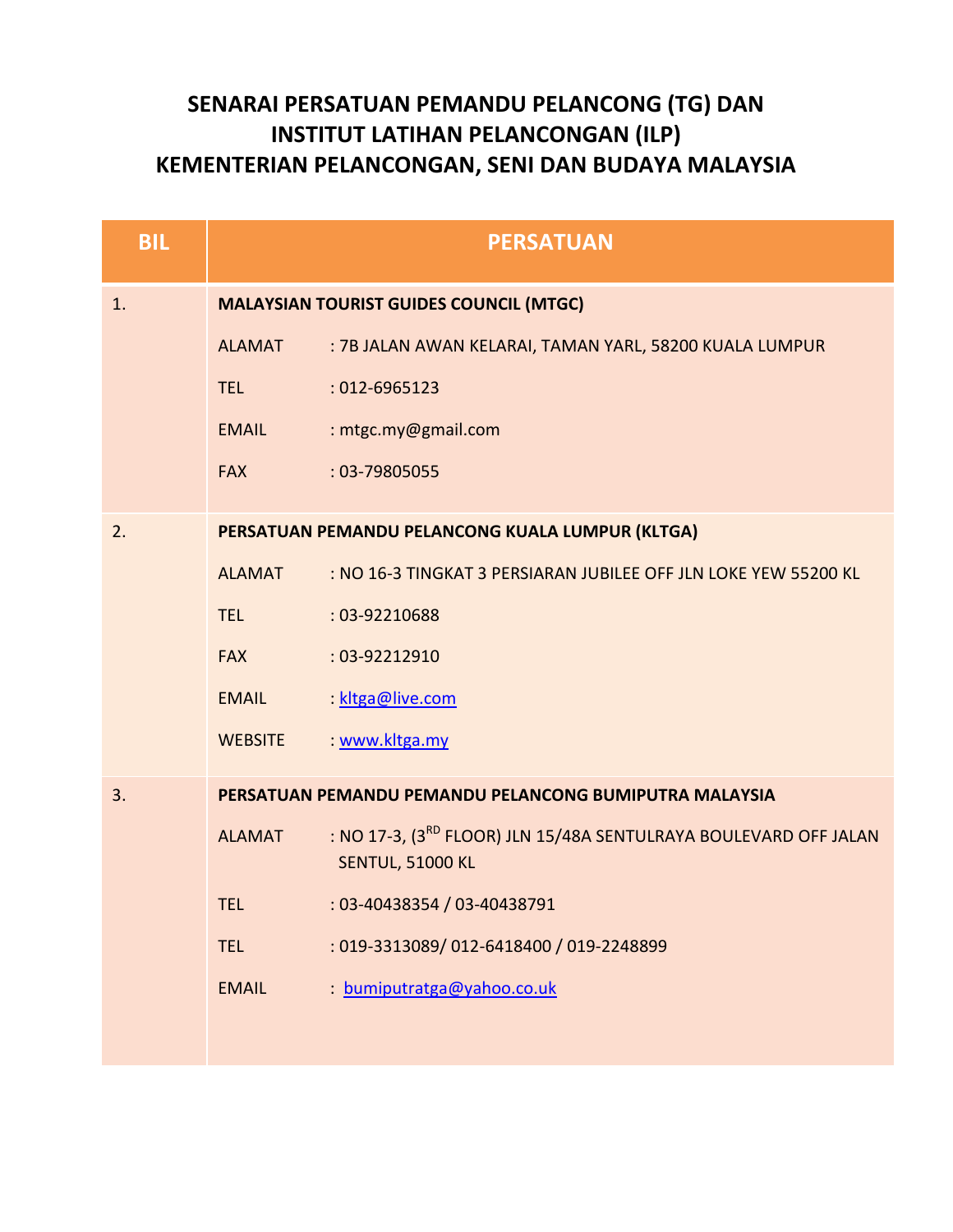| <b>BIL</b> |               | <b>PERSATUAN</b>                                                           |
|------------|---------------|----------------------------------------------------------------------------|
| 4.         |               | <b>MALAYSIA NATURE GUIDES ASSOCIATION (MANAGA)</b>                         |
|            | <b>ALAMAT</b> | : NO 22, JLN USJ 5/3B, UEP SUBANG JAYA                                     |
|            |               | 47610 SELANGOR                                                             |
|            | <b>TEL</b>    | $: 03 - 22403551$                                                          |
|            | <b>EMAIL</b>  | : guides@managa.com.my                                                     |
| 5.         |               | <b>MALAYSIAN WOMAN TOURIST GUIDE ASSOCIATION (MWTGA)</b>                   |
|            | <b>ALAMAT</b> | : LOT 02.03 M FLOOR CENTRAL MARKET ANNEXE, JALAN HANG KASTURI,<br>50050 KL |
|            | <b>TEL</b>    | : 017-8111031 / 03-20321033 (Lee Hui Leng)                                 |
|            | <b>FAX</b>    | $: 03 - 20321030$                                                          |
|            | <b>EMAIL</b>  | : mwtga.blogspot.com                                                       |
| 6.         |               | PERSATUAN PEMANDU PELANCONG SELANGOR (SGTGA)                               |
|            | <b>ALAMAT</b> | : NO 23 TINGKAT 1C WISMA PAHLAWAN, JLN KG ATTAP, 50350 KL                  |
|            | <b>TEL</b>    | : 03-22742664/03-22762664                                                  |
|            | <b>FAX</b>    | $: 03 - 22742664$                                                          |
|            | <b>EMAIL</b>  | : sgortga@yahoo.com                                                        |
| 7.         |               | PERSATUAN INSTITUT-INSTITUT LATIHAN PELANCONGAN MALAYSIA (ATTIM)           |
|            | <b>ALAMAT</b> | : NO 5-3 JLN WANGSA DELIMA 5, PUSAT BANDAR WANGSA MAJU (KLSC)<br>53300 KL  |
|            | <b>TEL</b>    | : 03-41499088                                                              |
|            | <b>FAX</b>    | : 03-41499788                                                              |
|            | <b>EMAIL</b>  | alex@gis.edu.my                                                            |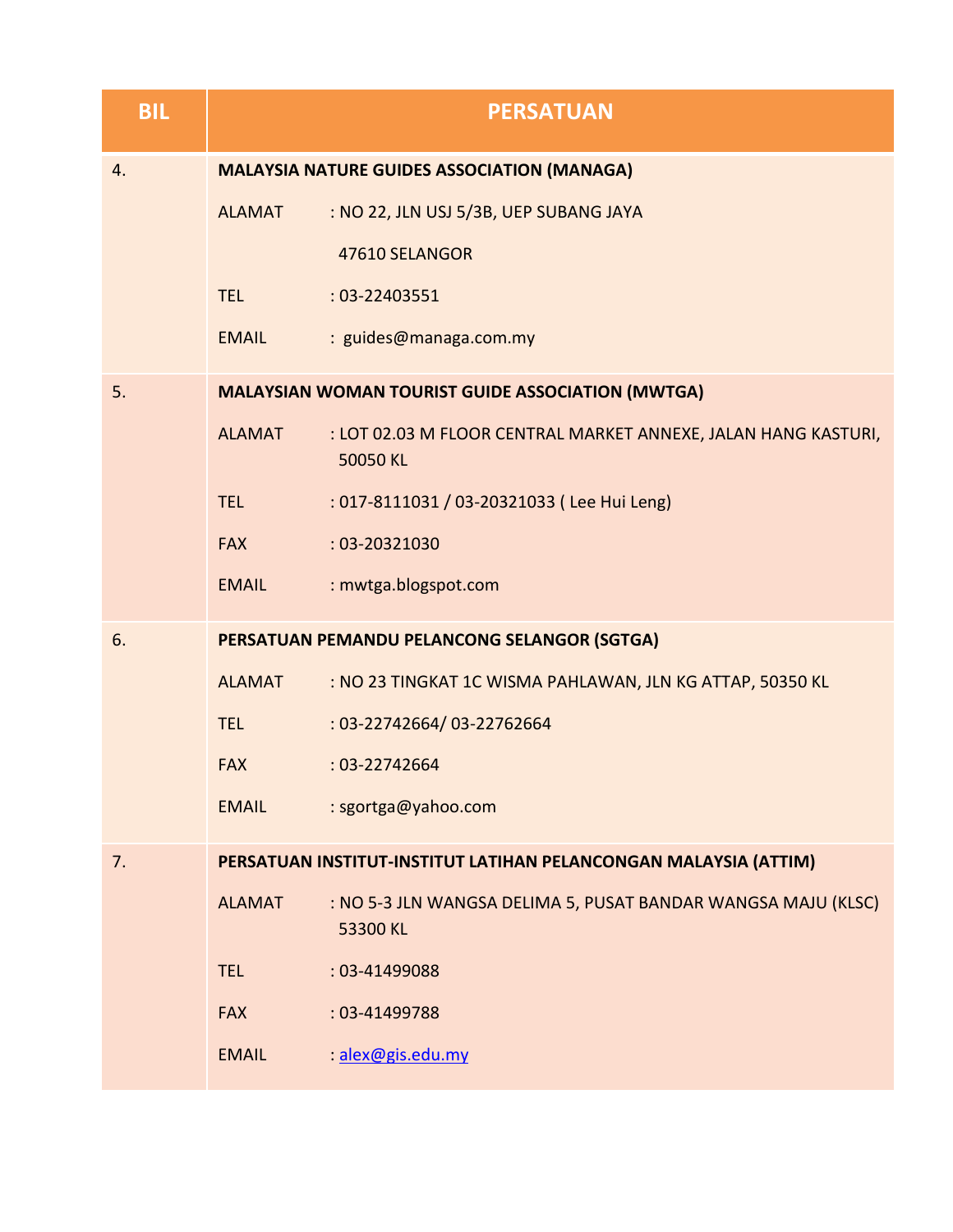| <b>BIL</b> |                | <b>PERSATUAN</b>                                          |
|------------|----------------|-----------------------------------------------------------|
| 8.         |                | PERSATUAN PEMANDU PELANCONG PERAK                         |
|            |                | (PERAK TOURIST GUIDE ASSOCIATION)                         |
|            | <b>ALAMAT</b>  | : 75-77 2ND FLOOR JLN MUSTAPHA AL BAKRI, 30300 IPOH PERAK |
|            | <b>TEL</b>     | : 05-2420897 / 012-5009400                                |
|            | <b>FAX</b>     | $: 05 - 2430897$                                          |
|            | <b>EMAIL</b>   | : roselynlim@hotmail.com                                  |
| 9.         |                | PERSATUAN PEMANDU-PEMANDU PELANCONG PULAU PINANG          |
|            |                | (PENANG TOURIST GUIDES ASSOCIATIONS)                      |
|            | <b>ALAMAT</b>  | : NO 7. CANNON STREET, GEORGETOWN 10200 PENANG            |
|            | TEL/FAX        | $: 04 - 2614461$                                          |
|            | <b>WEBSITE</b> | : www.ptga.my                                             |
|            | <b>EMAIL</b>   | : 1966@ptga.my                                            |
| 10.        |                | PERSATUAN PEMANDU PELANCONG KEDAH                         |
|            |                | (KEDAH TOURIST GUIDES ASSOCIATIONS)                       |
|            | TEL.           | $:017-9993456$                                            |
|            | <b>EMAIL</b>   | : kedahtga@gmail.com                                      |
| 11.        |                | PERSATUAN PEMANDU PELANCONG NEGERI SEMBILAN (NSTGA)       |
|            | <b>ALAMAT</b>  | : NO 79, JLN 1/29 SPRING GARDEN, BANDAR SPRINGHILL        |
|            |                | 71010 PORT DICKSON, NEGERI SEMBILAN                       |
|            | <b>TEL</b>     | : 012-6121237                                             |
|            | <b>EMEL</b>    | : nstga@yahoo.com / sariffahms_secure@yahoo.com           |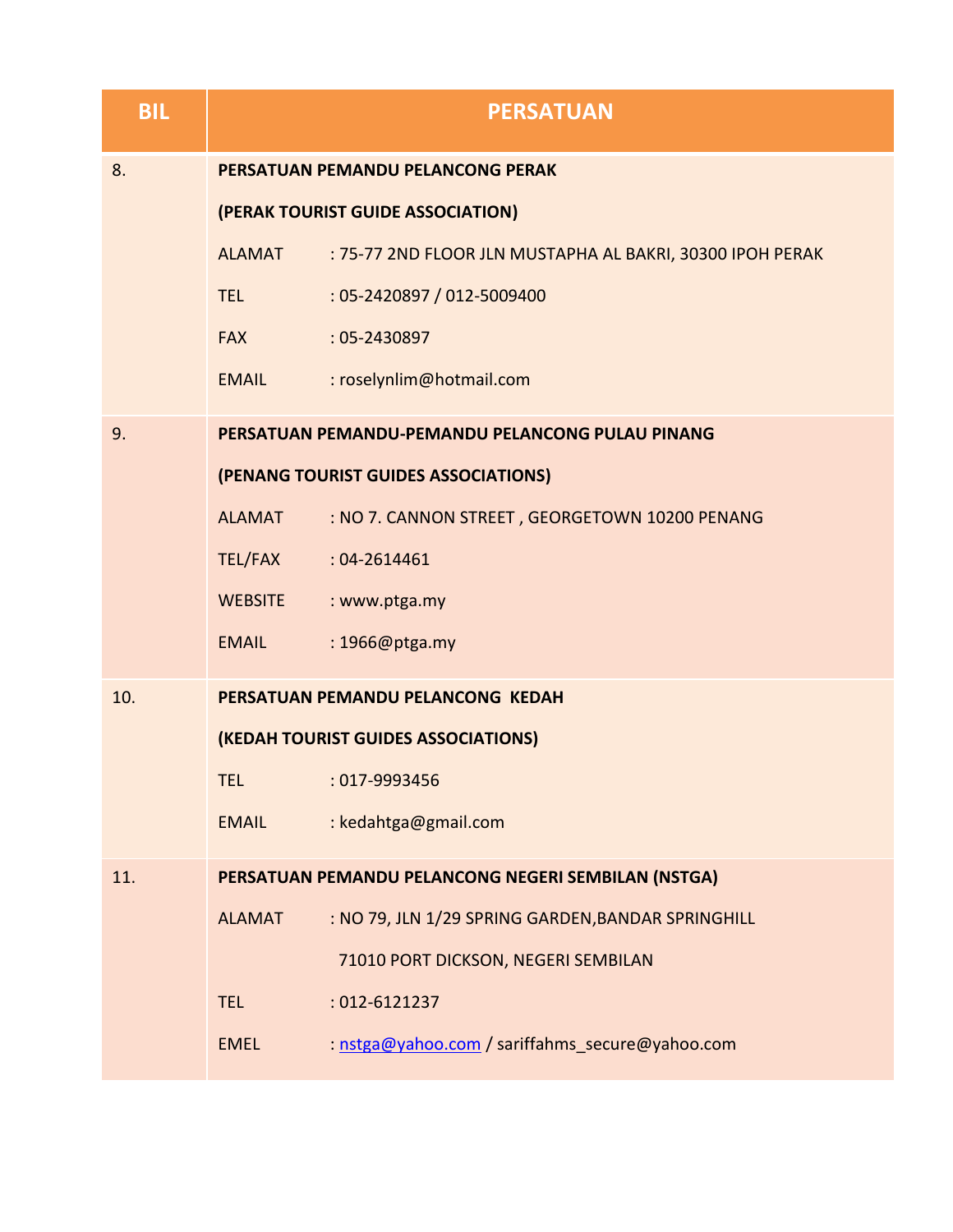| <b>BIL</b> |               | <b>PERSATUAN</b>                                                                        |
|------------|---------------|-----------------------------------------------------------------------------------------|
| 12.        |               | PERSATUAN PELANCONGAN NEGERI MELAKA                                                     |
|            |               | (MALACCA TOURISM ASSOCIATION)                                                           |
|            | <b>ALAMAT</b> | : NO 199A TAMAN MELAKA RAYA BANDAR HILIR, 75000 MELAKA                                  |
|            | <b>TEL</b>    | $:06 - 2848234$                                                                         |
|            | <b>FAX</b>    | : 06-2833315 / 06-2818408                                                               |
|            | <b>EMAIL</b>  | : mtamkz@hotmail.com                                                                    |
| 13.        |               | PERSATUAN PEMANDU PELANCONG JOHOR                                                       |
|            |               | (JOHOR TOURIST GUIDES ASSOCIATION)                                                      |
|            | <b>ALAMAT</b> | : PO BOX 167,80720 JOHOR BAHARU                                                         |
|            | <b>TEL</b>    | : 07-2899183 / 012-7040183                                                              |
|            | <b>FAX</b>    | : 07-3545181                                                                            |
|            | <b>EMAIL</b>  | : jtga@streamyx.com/jimmyleongwk@gmail.com                                              |
|            | <b>WEB</b>    | : jtga.com.my                                                                           |
| 14.        |               | PERSATUAN PEMANDU PELANCONG TERENGGANU (TTGA)                                           |
|            | <b>ALAMAT</b> | : T 005 BLOK TERATAI TAMAN SRI KOLAM, 20000 KUALA TERENGGANU                            |
|            | <b>TEL</b>    | $:09 - 6225273$                                                                         |
| 15.        | (TENAGA)      | PERSATUAN PEMANDU PELANCONG ALAM SEMULAJADI NEGERI TERENGGANU                           |
|            | <b>ALAMAT</b> | : D/A B6, TERMINAL PELANCONG KUALA BESUT, 22300 KUALA BESUT,<br><b>BESUT TERENGGANU</b> |
|            | <b>TEL</b>    | : 019-9178000 / 012-9297837                                                             |
| <b>BIL</b> |               | <b>PERSATUAN</b>                                                                        |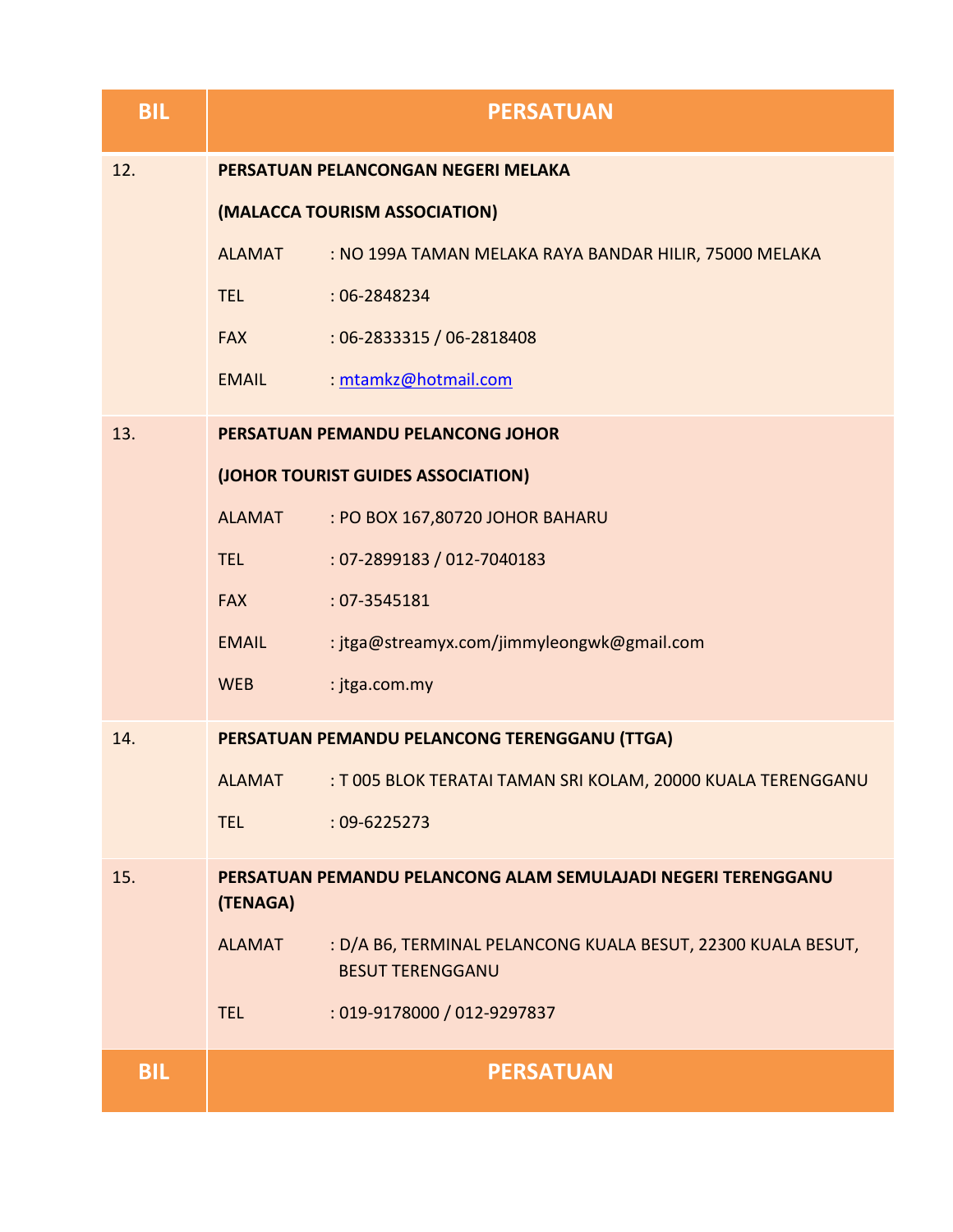| 16.        |               | PERSATUAN PEMANDU-PEMANDU PELANCONG PAHANG                                                          |
|------------|---------------|-----------------------------------------------------------------------------------------------------|
|            | <b>ALAMAT</b> | : NO. 69, TINGKAT 1, JALAN AIR PUTIH, 25300 KUANTAN<br><b>PAHANG DARUL MAKMUR</b>                   |
|            | <b>TEL</b>    | : 019-226 2088                                                                                      |
|            | <b>EMAIL</b>  | : ycchin6660@gmail.com / pahangtga@gmail.com                                                        |
| 17.        |               | PERSATUAN PEMANDU PELANCONG BERLESEN BUMIPUTRA NEGERI SABAH (PBB)                                   |
|            | <b>ALAMAT</b> | : LOT2B, TINGKAT 1, BANGUNAN KOPERASI KAPAYAN BERHAD, JALAN<br>PAHLAWAN, 88200 KOTA KINABALU SABAH. |
|            | <b>TEL</b>    | : 013-8680312 / 013-8500756                                                                         |
|            | <b>FAX</b>    |                                                                                                     |
|            | <b>EMAIL</b>  |                                                                                                     |
| 18.        |               | PERSATUAN PEMANDU PELANCONG SARAWAK                                                                 |
|            | <b>ALAMAT</b> | : NO. 236, LOT 2594, 2ND FLOOR, CENTRAL PARK COMMERCIAL<br>CENTRE, JLN ROCK 93200 KUCHING, SARAWAK  |
|            | <b>TEL</b>    | $:082 - 415027$                                                                                     |
|            | <b>FAX</b>    | $\ddot{\phantom{a}}$                                                                                |
|            | <b>EMAIL</b>  |                                                                                                     |
| 19.        |               | PERSATUAN PEMANDU-PEMANDU PELANCONG LABUAN                                                          |
|            |               | (LABUAN TOURIST GUIDES ASSOCIATION)                                                                 |
|            | <b>ALAMAT</b> | : U0165, GROUND FLOOR, JLN BAHASA, 87008 LABUAN F.T LABUAN                                          |
|            | <b>TEL</b>    | : 087-453882 / FAX : 087-453881                                                                     |
|            | <b>EMAIL</b>  | : labuantourguides@gmail.com                                                                        |
| <b>BIL</b> |               | <b>PERSATUAN</b>                                                                                    |